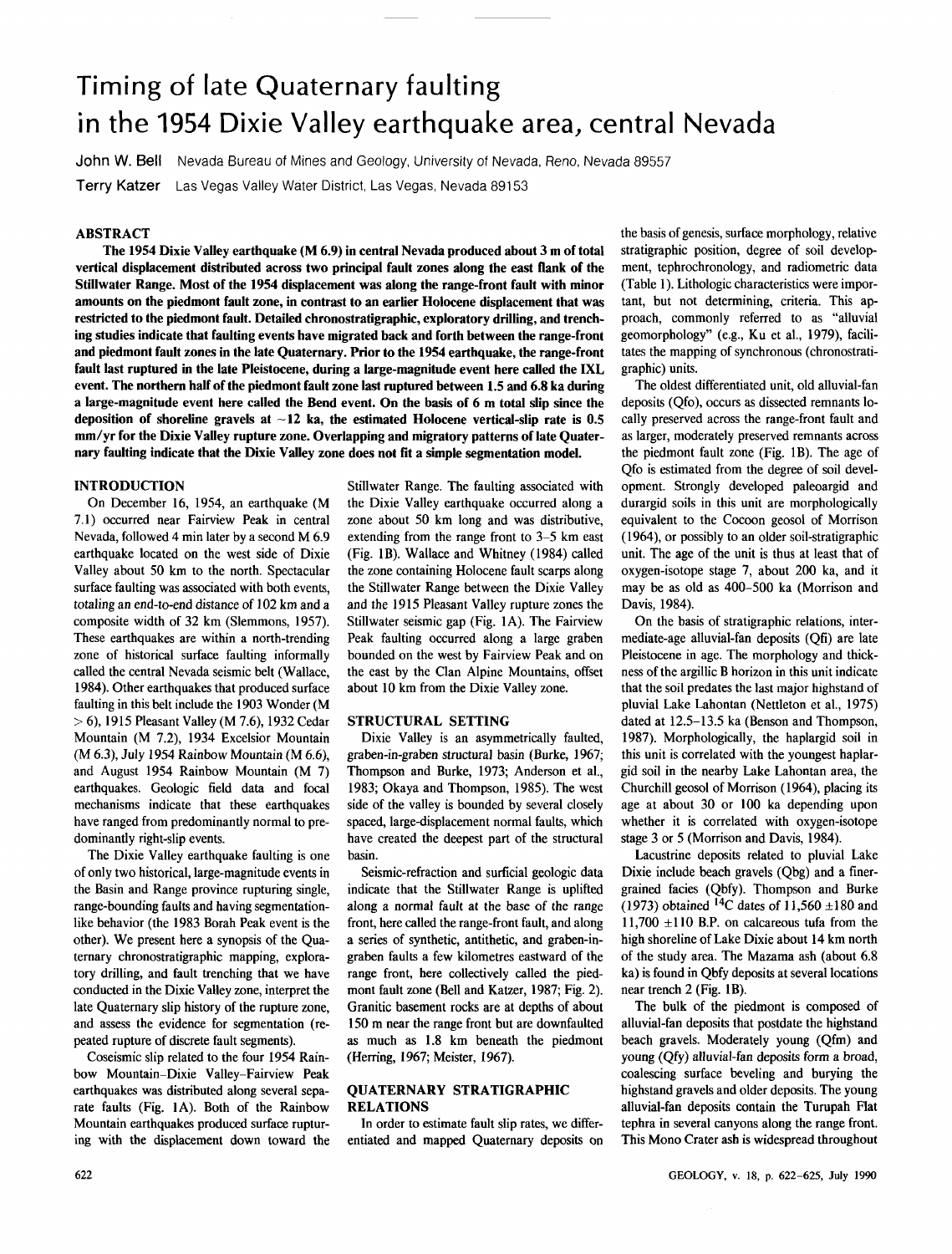much of western Nevada (Davis, 1978) and has *been bracketed* by <sup>14</sup>C dates of 1550 ±140 and 1680 ±110 B.P. (Bell, 1981).

# **AGE AND DISTRIBUTION OF LATE QUATERNARY FAULTING**

The timing and amount of late Quaternary faulting in Dixie Valley can be determined on the basis of the mapped structural and stratigraphic relations and data from seven drill holes and four exploratory trenches across several faults (Fig. IB). Our results show that although most of the 1954 faulting occurred on the rangefront fault, the piedmont fault zone has been the principal site of previous Holocene faulting. The range-front fault exhibits no stratigraphic or

geomorphic evidence of Holocene offset prior to 1954. The piedmont fault zone, however, previously ruptured between 1.5 and 6.8 ka.

Most of the 1954 displacement was located along the range-front fault, where scarps as high as 3.6 m formed. True vertical offsets (throws) are 1.8-2.5 m. Additional smaller offsets were distributed across numerous synthetic and antithetic faults and grabens on the piedmont. Individual piedmont displacements based on scarp heights are about 30-60 cm; total offsets are difficult to determine because of the complex distributive nature of the faulting.

The older alluvial-fan deposits (Qfo and Qfi) that straddle the range-front fault exhibit small cumulative late Quaternary offsets both in the study area and along the rupture zone to the south. There is no evidence for pre-1954 Holocene activity; Qfm and Qfy alluvial-fan deposits are cut only by the 1954 faulting. At IXL Canyon, remnants of Qfo are offset by about 12 m of pre-1954 displacement, and at Brush Canyon the Qfo deposits are displaced about 15 m. Comparable displacements are present at the south end of the rupture zone near Coyote Canyon and Eleven Mile Canyon (Fig. 1A). At Rock Creek Canyon, intermediate-age alluvialfan (Qfi) deposits are vertically offset 2.5-3 m by a late Pleistocene event that is recognized the length of the 1954 rupture zone. This rangefront event, comparable in displacement to the 1954 faulting, is here called the IXL event.



**Figure 1. A: Map of 1954 Rainbow Mountain (RM), Dixie Valley (DV), Fairview Peak (FP), and 1903 Wonder (W) faults and other late Quaternary faults (Bell, 1984). B: Quaternary geology and surface faults in area of 1954 Dixie Valley earthquake. See Table 1 for explanation of units.**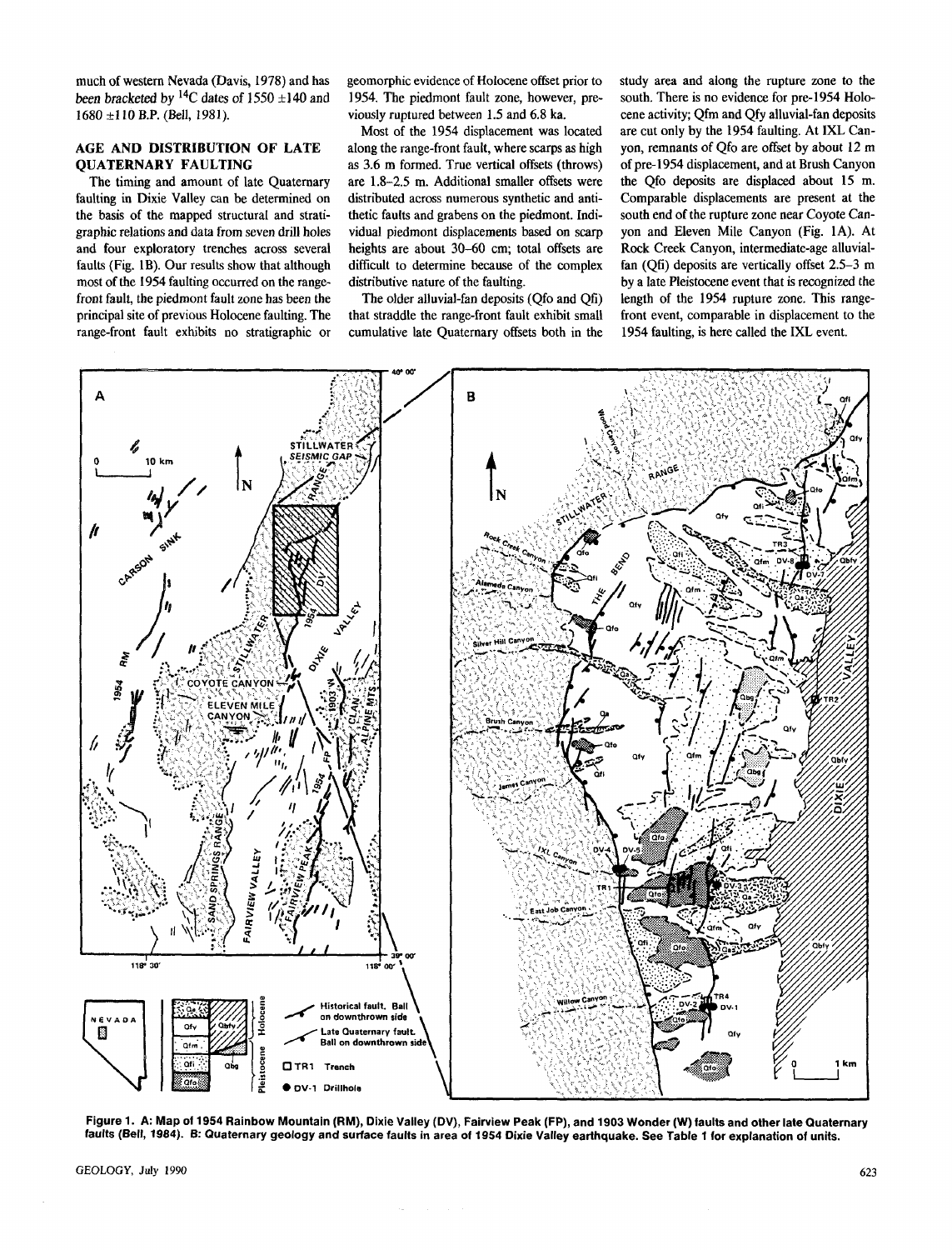Along the 5-km-long section of the piedmont between IXL and Willow canyons, the older alluvial-fan deposits are well preserved; however, on the basis of drilling data, the deposits are relatively thin near the range front. About 200 m east of IXL Canyon, drill hole DV-5 encountered a gray claystone at 61 m, beneath older alluvial-fan deposits. The claystone is inferred to be part of the Tertiary (Miocene-Pliocene) nonmarine sedimentary sequence (Page, 1965), although a younger age cannot be precluded. The presence of Tertiary sedimentary rocks at this relatively shallow depth agrees with the seismic-refraction interpretations of Meister (1967), who identified Pliocene(?) nonmarine sedimentary rocks at depths of 61-91 m about 0.7 km east of IXL Canyon. We believe that such a thin Quaternary alluvial cover is suggestive of relatively small cumulative Quaternary displacement along the range-front fault.

The total displacement of Qfo deposits on the piedmont zone equals and probably exceeds that at the range front. On the principal trace of the piedmont fault zone, lithologic and geophysical data from drill holes DV-1, DV-2, and DV-3 (Fig. IB) indicate that a clayey bed in the old alluvial-fan deposits is displaced 21 to 23 m, 20 to 30 cm of which occurred in 1954.

In contrast to the range-front fault, the piedmont fault zone contains Holocene scarps that extend across The Bend to just south of trench 4 and offset Qfm, Qfy, Qbg, and Qbfy deposits (Fig. IB). Total vertical throw in the Holocene deposits is 2.5-3 m; movement on these faults in 1954 ranged from 0 to 60 cm. Surficial mapping and exploratory trenching show that the Holocene scarps result from a single pre-1954 rupture, here referred to as the Bend event. Both trenches 3 and 4 revealed a single colluvial wedge abutting the fault (Fig. 3). In trench 3, Qfm deposits are vertically offset about 3 m and are buried by about 1.5 m of scarp colluvium on the downthrown side. Both the alluvial-fan deposits and the colluvium contain a typic camborthid soil that is offset about 30 cm by the 1954 event. Similar relations are seen in trench 4,

range-front

щa.

approximate

 $1 km$ 

km  $kr$ 

scale



TABLE 1. QUATERNARY STRATIGRAPHY, DIXIE VALLEY, NEVADA

STILLWATER

ixL CANYON  $range-from$ fault

piedmont

fault

RANGE

| Unit                                             | Distinguishing characteristics                                                                                                                                                                                                                      | Estimated age<br>(ka) |
|--------------------------------------------------|-----------------------------------------------------------------------------------------------------------------------------------------------------------------------------------------------------------------------------------------------------|-----------------------|
| Qa<br>Active-channel and<br>debris-flow deposits | Recently active water-flood, debris- and mud-flow deposits; sandy<br>mud to boulder gravel; soils are torriorthents.                                                                                                                                | < 1.5                 |
| Qfy<br>Young alluvial-fan<br>deposits            | Coalescing alluvial-fan deposits consisting of many discrete water-<br>flood and debris-flow events; sandy pebble to cobble gravel and<br>gravelly sand; contains the Turupah Flat tephra bed; soils are<br>torriorthents and xerollic camborthids. | $1.5 - 6.8$           |
| Ofm<br>Moderately young<br>alluvial-fan deposits | Coalescing, slightly dissected alluvial-fan remnants; sandy pebble<br>to cobble gravel and gravelly sand; interfingers with Qbfy and Qbg<br>deposits; contains the Mazama ash; soils are typic camborthids,<br>locally natrargids.                  | $6.8-12$              |
| Obfy<br>Young basin-fill<br>deposits             | Lacustrine, paludal, and fine-grained fluvial deposits; sandy silt,<br>silty sand, and clayey silt; locally eolian sand; contains Turupah<br>Flat and Mazama tephras; soils are natrargids.                                                         | 212                   |
| Qbg<br>Beach gravel                              | Shoreline remnants of pluvial Lake Dixie; sandy subrounded<br>pebble gravel and gravelly coarse sand; highstand shoreline<br>elevation is at 1086 m; soils are typic camborthids.                                                                   | $-12$                 |
| Qfi<br>Intermediate-age<br>alluvial-fan deposits | Moderately dissected alluvial-fan remnants; sandy pebble to<br>cobble gravel and gravelly sand; soils are typic haplargids with<br>30-cm-thick Bt and Btk horizons.                                                                                 | 30-100                |
| Ofo<br>Old alluvial-fan<br>deposits              | Deeply dissected alluvial-fan remnants; muddy to sandy pebble to<br>boulder gravel and gravelly sand; soils are paleargids and<br>durargids having 50- to 100-cm-thick Bt and Btk horizons and<br>locally 20- to 30-cm-thick Bkm horizons.          | 200-500               |

where Qfy deposits are vertically offset 2.5 m and overlain by 1.5 m of scarp colluvium. The lack of greater displacements in the  $\sim$ 12 ka beach gravel is evidence of no other large Holocene events. Drill holes DV-7 and DV-8 straddle the fault near trench 3, and the top of the beach gravel is offset about 3 m between the two holes, the same throw that is observed in trench 3.

The age of the Bend event is bracketed by the Mazama and Turupah Flat tephras, thus placing the age of the event between 1.5 and 6.8 ka. In the vicinity of trench 3, Mazama ash stratigraphically underlies faulted Qfm deposits, and at trench 2, the unfaulted Turupah Flat tephra is draped across the scarp.

# **DISCUSSION**

The late Quaternary faulting history in the 1954 Dixie Valley earthquake area is complex, split in space and time between major faults lying at the range front and beneath the alluvial piedmont. At the range front, late Quaternary deposits record multiple Pleistocene events, but there is no evidence for pre-1954 Holocene slip. Cumulative displacements of old alluvial-fan deposits, estimated to be a minimum of 200 ka old, are about 15-18 m, including 2.5 m of 1954 displacement. Late Pleistocene intermediate-age alluvial-fan deposits are consistently offset about 2.5 m by the IXL event, an event comparable in length and vertical displacement to the 1954 rupture, extending at least from The Bend to Coyote Canyon (Fig. 1A). Compound scarps to the north and south may also contain evidence of this event. The comparable nature of these events would be indicative of characteristic earthquake behavior—in which faults repeatedly generate earthquakes of the same magnitude and displacement (Schwartz, 1988)—if not for the significant amount of late Quaternary activity on the piedmont fault zone.

The northern half of the piedmont fault zone was offset by the Bend event between 1.5 and 6.8 ka. Drilling data show that this zone has late Quaternary displacements equal to or greater than those on the range-front fault. The location of most of the 1954 displacement and the IXL event on the range-front fault is thus difficult to explain, given the level of late Quaternary activity on the piedmont fault zone. Prior to 1954, the piedmont fault zone would have been identified as the more active structure.

Both the piedmont and range-front fault systems contribute to the cumulative uplift of the Stillwater Range, and late Quaternary verticalslip rates can be approximated on the basis of stratigraphic constraints. Although the total amount of true slip is uncertain because of the distributive nature of the faulting, about 6 m of Holocene dip slip has occurred (3 m from the Bend event and 3 m of 1954 slip) since the deposition of the beach gravels  $(-12 \text{ ka})$ , yielding an average slip rate of 0.5 mm/yr. A longer